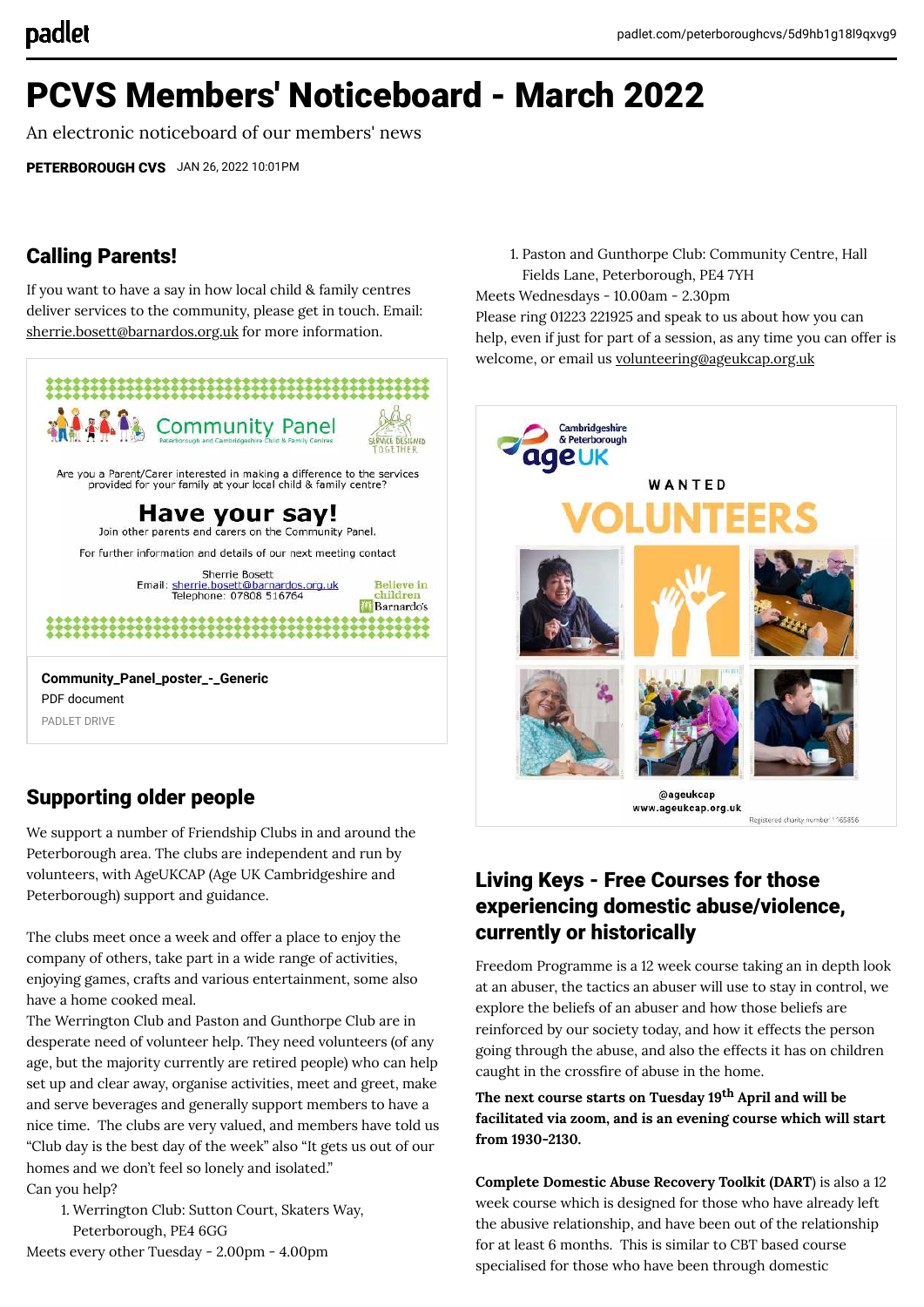abuse/violence and to support them through the trauma that abuse leaves with the victim, and helping them to move forward to a better life and to boost their confidence.

**The next course starts on 20th April and is a daytime course** starting at 10am and finishing at 12.30pm. This will be face to **face, and details will be sent to applicant once we have received their application and completed an interview with them.**

**Hope 2 Recovery –** is a 6 week course and this looks at coercive control, what damage it causes to the person receiving the abuse and also how this can have an impact on our parenting when living with an abuser. We look at the cycle of abuse, we look at grounding techniques and forward planning towards an abuse free life.

### **The next course will start on 22nd March and this course will be run via zoom – on a Tuesday morning at 10.30-12.30.**

Applicants will need to register their interest on our website by completing an application form, that is relevant to the course, the web site is<https://www.livingkeys.co.uk/courses> Applicants will also be invited to attend an interview before the course commences. This will give the applicant a chance to get to know us as facilitators and us to get to know a little more about the applicant. This will also be a chance to ask Facilitators any questions they may have.

If any one has any further enquiries about this you can contact us via email at [Admin@livingkeys.co.uk](mailto:Admin@livingkeys.co.uk) or call 07507269081.

### FREE Health checks for people aged 40-74 years old

Book or drop in on 1st March between 9.30am and 3pm, at First Steps Child & Family Centre, 20 Scalford Drive, Welland, Peterborough, PE1 4TR





kidney disease, heart disease, type 2 diabetes or dementia. An NHS Health Check helps find vays to lower this risk



**FIRST STEPS CHILD & FAMILY CENTRE HEALTH & WELLBEING DAY** FRIDAY 1st MARCH 2022 9.30AM-3.00PM - DROP IN! Mini Health MOT's and BP checks For queries contact Sherrie Bosett. 07808 516764

To book your FREE NHS Health check appointment **NHS** 

**First Steps Child Fam Centre Healthy You NHS [Healthchecks\\_A4 Poster\\_double text box Interactive\\_Sept 21](https://padlet-uploads.storage.googleapis.com/1525077638/a3df1deae690fb31fb2c75c9df91a4a4/First_Steps_Child_Fam_Centre_Healthy_You_NHS_Healthchecks_A4_Poster_double_text_box_Interactive_Sept_21.pdf)** PDF document

# Volunteers needed in our child & family centres

We have various volunteering roles in our child & family centres across Peterborough; from supporting in group sessions, gardening, admin, cooking for young parents, etc.

# VOIUNTEEF WITH US!



**[Volunteering - Barnardo's](https://padlet-uploads.storage.googleapis.com/1525077638/7d898541d4a4c4a6e189ba94a9e8e348/Volunteering___Barnardo_s.pdf)** PDF document PADLET DRIVE

# Free Papercrafting Courses in Peterborough City, Stanground and Online

We still have places available on our free paper crafting courses: Monday 11.00 - 13.00, Peterborough Central Library, PE1 1RX Friday 11.00 - 13.00, St Michael's Church, Mace Road, Stanground PE2 8RQ Thursday 15.00 - 17.00 and Wednesday 19.00 - 21.00 online via Zoom. All tools and materials supplied are for the online course but you do need to have a computer/tablet/lap top with webcam. We may be able to help with this.

Our courses are fun, social activities that allow new connections and friendships to be made and new skills to be learned. You will become part of the Craft4Smiles papercrafting community and can volunteer to train with us as craft tutors or to support other activities e.g. selling at craft fairs. To find out more go to: [www.craft4smiles-cic.org.uk](http://www.craft4smiles-cic.org.uk/)

<https://www.facebook.com/craft4smilescic>

or contact fiona@craft4smiles-cic.org.uk for more information or to sign up.

We look forward to meeting you!

PADLET DRIVE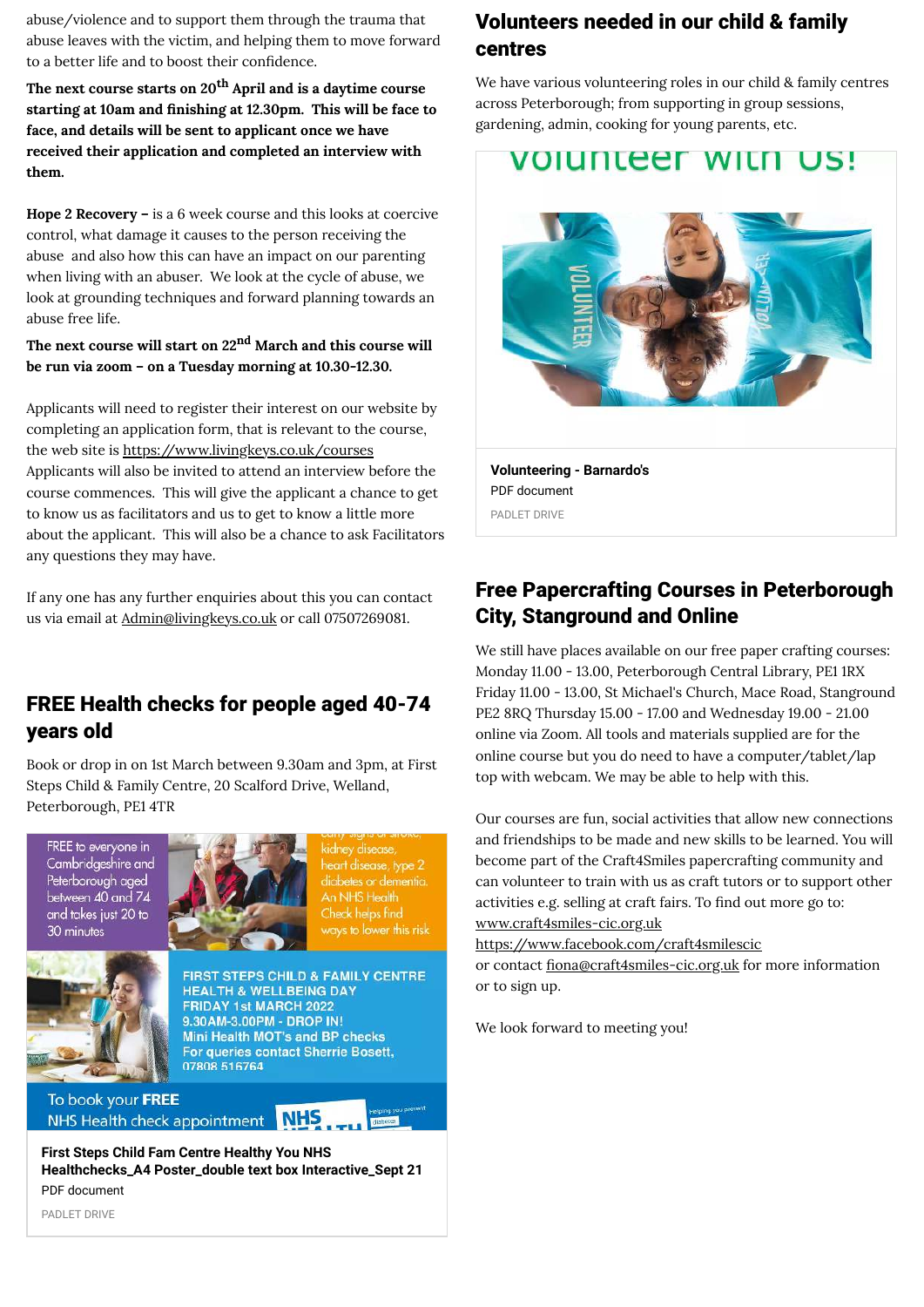

# **WELLBEING PROJECT CATALYST RECOVERY FUND**



The Wellbeing Project Catalyst community grant was initially established to reduce the loneliness that arose as a result of Covid-19. Now we are gradually heading towards a 'new normal' we hope to support new groups that people feel will help individuals re-emerge and reconnect to their communities. You may well have been working within your local community and want to continue this in a more organised and structured way. The pandemic may have provided you with new ideas and opportunities to form a new community led group.

Our Wellbeing Project Catalyst support can offer practical help, guidance, and funding to enable you to do this. This funding is to help you get started, but we can advise about sustainability beyond this

For more information contact projectcatalyst@care-network.org.uk Tel: 03300945750



# IWD 2022 Event, All Welcome!. Please let us know if you are able to join us. See contact details in the flyer below.



### FREE to everyone! Group workshops to build your resilience. Please spread the word!



# The Amputation Foundation

Who are we?

The Amputation Foundation is a unique charity, that not only assists amputees but also medical professionals in their work to give new amputees the best start, following amputation.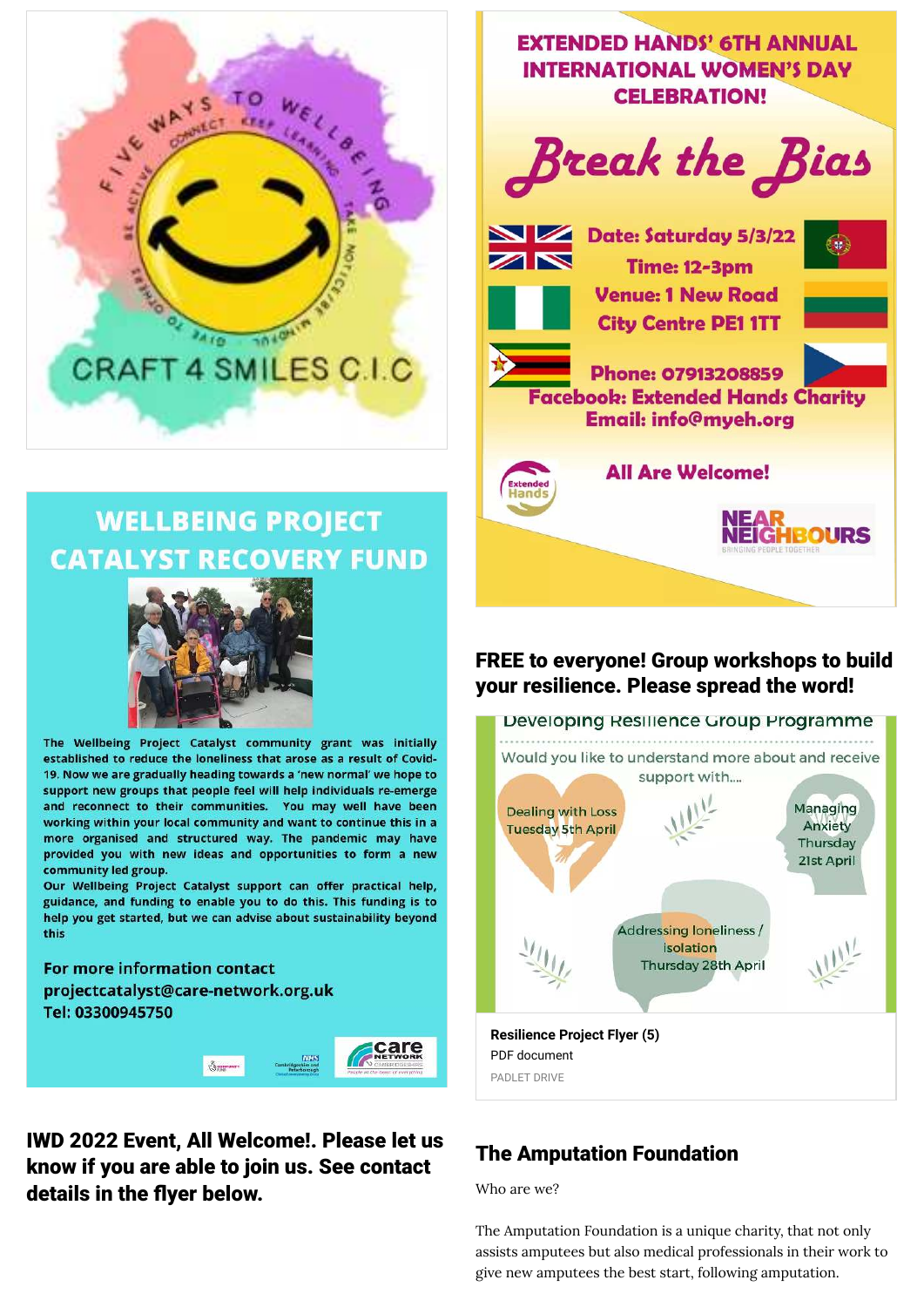### **Join our Online AMPUTEE SUPPORT GROUP**

Meet our community of amputees and benefit from their own life experiences

Weekly Online Support Groups

Monthly Local Support Groups

121 Support

Benefits Advice

Home Adaptation Advice

Legal Advice

Free Training Courses

Free Trips and Activities

And MUCH MORE…

### [https://amputationfoundation.org/](https://scanner.topsec.com/?r=show&d=1978&u=https%3A%2F%2Famputationfoundation.org%2F&t=785a917252e2b620f20fb6606f7ae5bd31b4c237)



### JUMPED UP ARE RECRUITING A KICKSTART APPRENTICE!

Trainee Arts Participation Officer (Dance / Theatre). To apply for this job, you must be claiming Universal Credit and 16 to 24 years old.

Apply using your Universal Credit account:

https://findajob.dwp.gov.uk/details/8085167 Or ask your coach to refer you.

This is an entry level role for a young person interested in pursuing a career in the creative industries or community work. The role will include a varied and interesting programme of experiences, shadowing experienced performing arts specialists.



Jumped Up are looking for New Trustees!

Hear from one of our current Trustees about what the role is like:

"To be a trustee is to be a changemaker. It allows you to be the change you want to see in the world."

Jumped Up welcomes applicants with a passion for the arts, and a commitment to the aims of the organisation. We are currently looking for people with particular strengths in one or more of the following: Branding & Marketing; \*Accountancy and Financial Management.

\*This could be a temporary secondment, for 3-6 months whilst we develop a funding bid to Arts Council England.

For more information and to apply, visit: <https://jumpeduptheatre.com/trustees>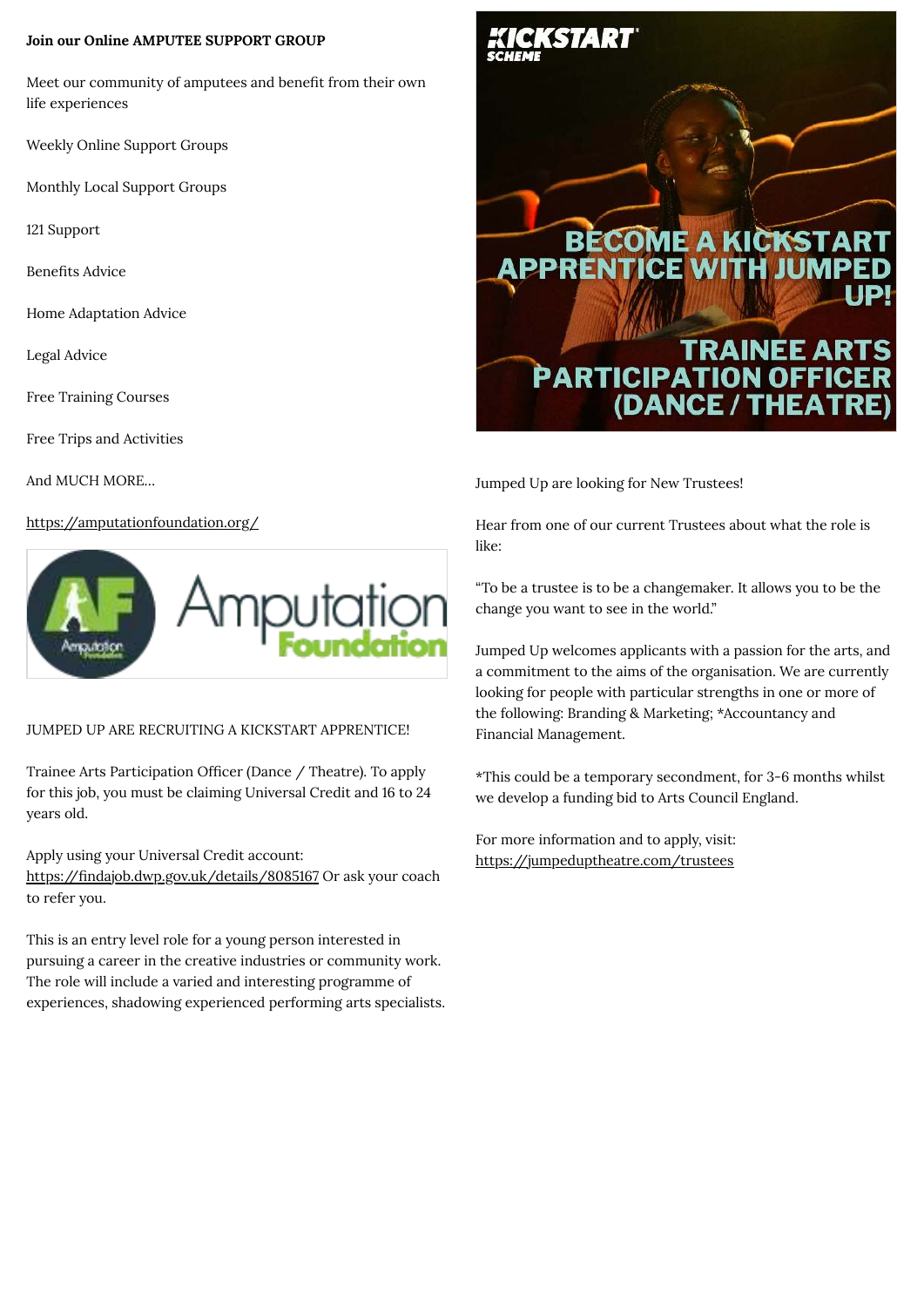

Jumped Up are recruiting for our 2022 Sounding Board!

We're looking for passionate and driven local 16-24 year olds to be part of our 2022 Sounding Board who will take a creative lead in our upcoming project Right Here, Right Now - an online zine, curated by the Sounding Board, featuring over 100 artists.

Seem like something that could be for you?

For more information, and to apply, visit <https://jumpeduptheatre.com/jumpedupsounding-board>



We are looking for community walk leaders to help people in the Walton, Werrington, Gunthorpe and Paston areas of Peterborough to get active. We are relaunching our Community Walking Group next month and we need volunteers to support

the project. If you want to make a difference to the lives of local residents, please get in touch. Full training will be given. For more details, email us, [charity@nessmfoundation.org](mailto:charity@nessmfoundation.org) or call, 01733 570999, from 10am and 3pm, Monday to Friday. For more about the charity, [www.nessmfoundation.org](https://l.facebook.com/l.php?u=http%3A%2F%2Fwww.nessmfoundation.org%2F%3Ffbclid%3DIwAR2Z-HMSZivMWN3ZUZyRRFvc3MZP0Xm3OvDL5llsXC6NzsYM72aMzkIUDok&h=AT29_JEiyZfcb8WAsh5q7-IoUSh4Kfck4hpQgGwXzwKqaosAPhIuXc3VbWF1u3W29vII6wmYZDEfgE3IP8sqOyhrwGzsckU0AgrLzO7GYlKL8-SQG5vfGTajargmF_yzn4duF4IkBtSsVcbitA&__tn__=-UK-R&c%5B0%5D=AT30iQbZoItzlC3D_KuKIt1m7Hy7GaAiEXyRDR9VH9jY02cHlvbDmLfr4_xS1S-VboEdr7xJrCkdzcW9Xc1mwSAQHICXQkkc_cagM3uWfktCuKDlbUAZ7Hcq_XpmV07mW0Zjx68A4O3noLsD9LMPKs7LfROzTobHnAaPIEM3v4h-ydYcsxiI91kme4DNNz2HCVS4vZSC) 



**[NMF Walking leader role advert](https://padlet-uploads.storage.googleapis.com/1570871483/fb48670baa9e6ad8b09fa232c5b8b3d5/NMF_Walking_leader_role_advert.pdf)** PDF document PADLET DRIVE

### Green Spaces, Community Places networking event on Monday 14th March.

#### **Green Spaces Community Places**

Join us to connect with other community and voluntary groups to share knowledge and learning on the issues that are important to you.

#### **About this event**

People care about their local green spaces; they make our communities great places to live.

If you work or volunteer in your local park or green space, or if you're thinking about branching out to bring community activities into the outdoors, we'd love to see you at our Green Spaces, Community Places networking event on Monday 14th March.

You'll join a conversation with other community and voluntary groups about the ways we can turn our green spaces into vibrant community places. You'll be able to share knowledge and learning about the things that are important to you and your community, and we'll identify shared challenges and ways to overcome them together.

#### [Follow this link to register.](https://www.eventbrite.co.uk/e/green-spaces-community-places-open-spaces-forum-tickets-264072597247)

Kind regards,

Heather Thomas Project Officer - Future Parks Accelerator [Welcome to Cambridgeshire & Peterborough Future Parks](https://cambsfutureparks.org.uk/) (cambsfutureparks.org.uk)